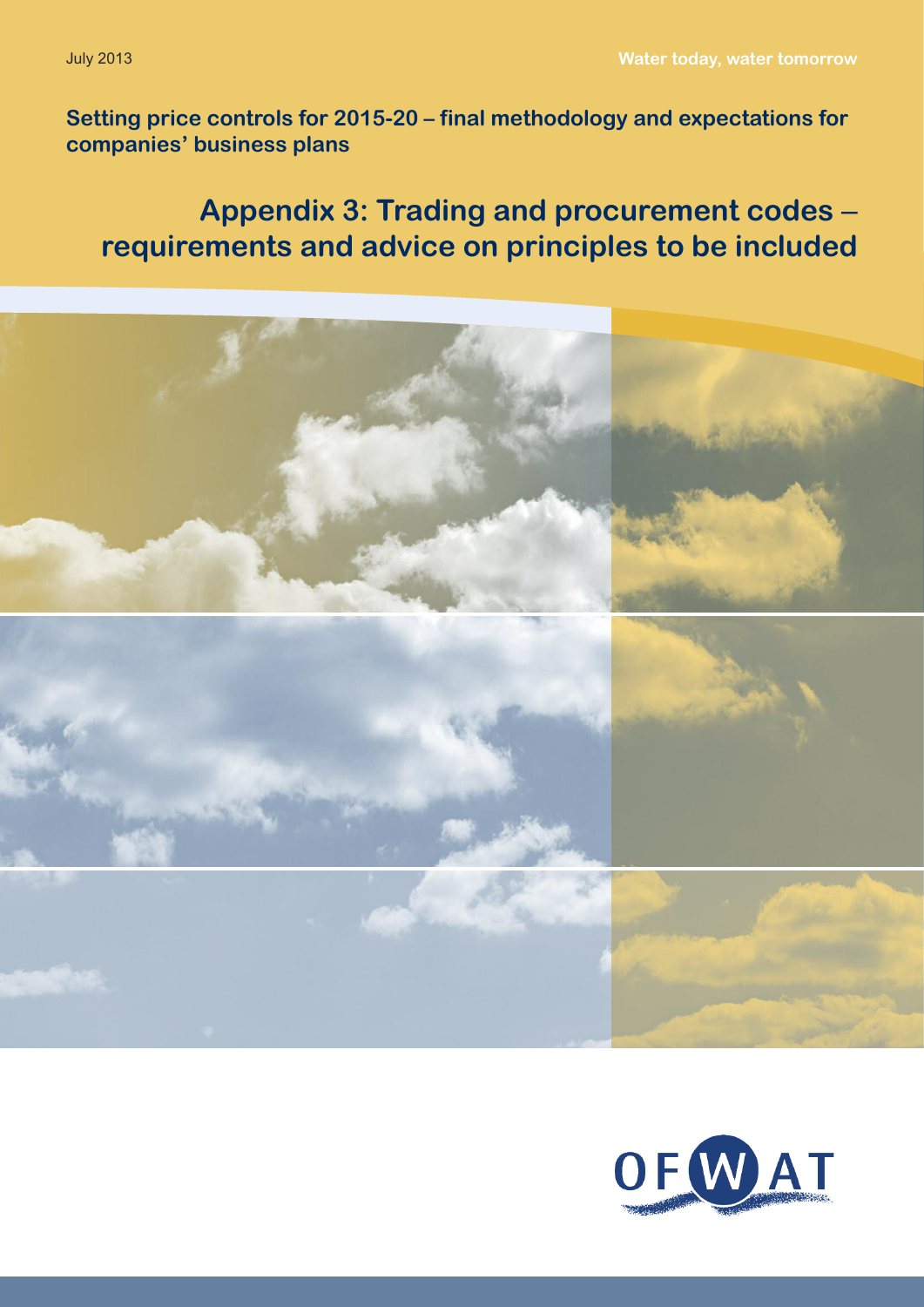# **A3.1. Purpose of this document**

At present, water trading is likely to be between two parties that have concentrated market power. Because of this concentration of market power it is important that there is either appropriate ex-ante regulation or reliance is placed on the Competition Act (and the associated powers for ex-post enforcement). On balance we consider a form of ex-ante regulation is needed in the form of a requirement for a company to have a trading and procurement code which is approved by Ofwat. Of course, companies should in any event ensure they, and their codes and practices, are in compliance with competition law.

Therefore, for a water company to obtain an export and (or) import incentive as part of the next price control it will have to submit a trading and procurement code to Ofwat for approval.

A water company must then be able to demonstrate that it has complied with its approved code if it is to obtain an incentive payment. A water company does not have to produce a trading and procurement code if it does not want to claim any water trading incentives. Ofwat would be content for more than one water company to jointly develop a trading and procurement code.

We have concluded that this approach is more proportionate and less intrusive than Ofwat needing to be involved in approving the individual trades that a company will undertake.

This appendix provides water companies with the standard set of requirements that we think need to be covered as a minimum within the trading and procurement code. It is, however, important that companies consider the risks themselves and develop a code that they consider to be fit for purpose.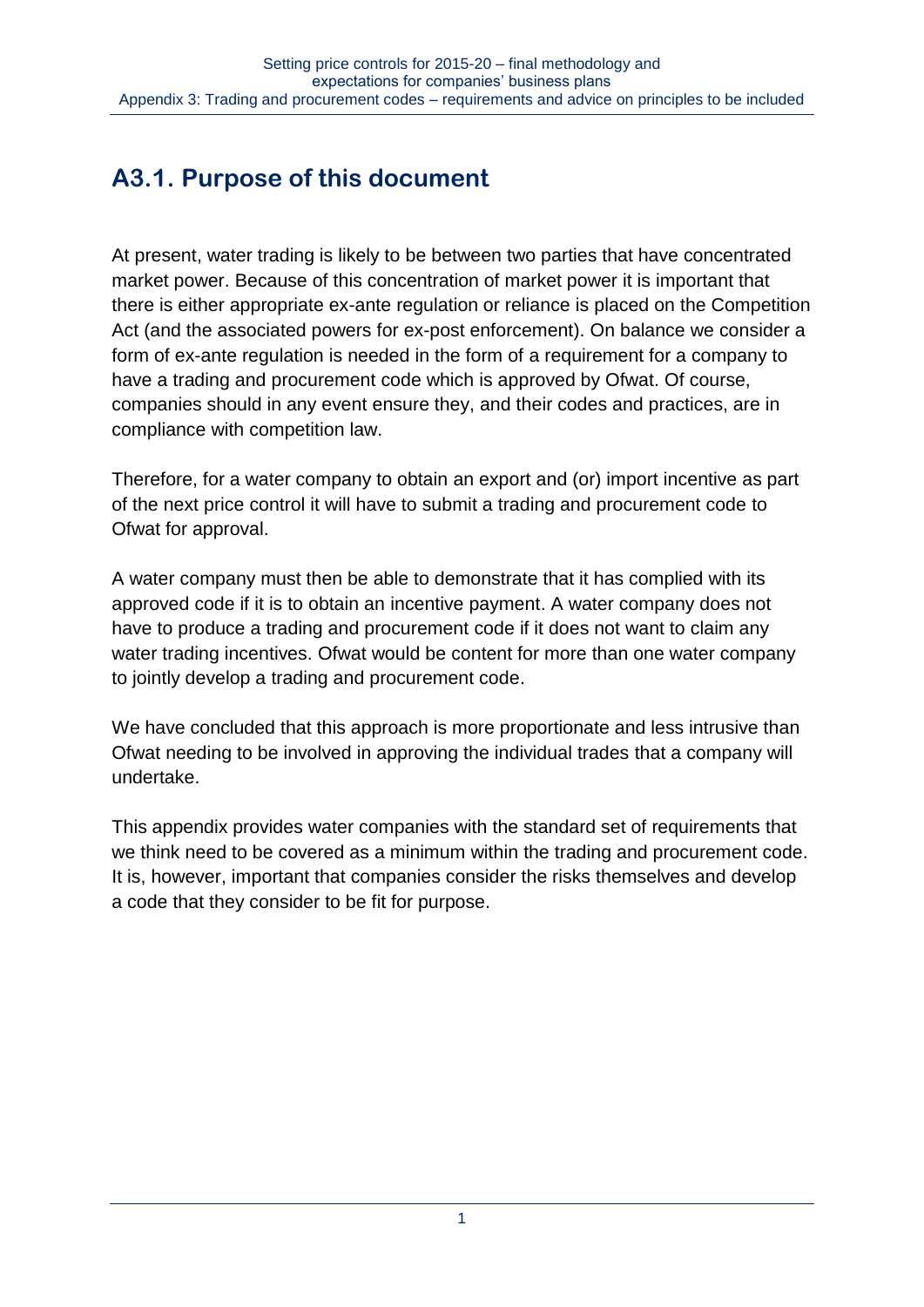# **A3.2. Rationale for proposed principles**

A company's trading and procurement code is intended to provide reassurance that any trades it conducts in accordance with its code – and for which it seeks incentive rewards – will deliver net benefits efficiently.

If a company was not to go through a proper procurement process, for example, there is a clear risk that the trade could be challenged as being inefficient. It is also important because of the concentration of market power that all companies are transparent about the trades that they are entering into to allow for appropriate external scrutiny by other market participants and potential entrants.

Our development of trading and procurement codes has drawn on National Grid's Procurement Guidelines and Balancing Principles Statements in the energy sector. For example, National Grid Gas procures system management services subject to its Procurement Guidelines Statement and the company reports on how it has complied with its statement.

The principles in National Grid's Procurement Guidelines Statement include contracting for system management services in a non-discriminatory manner, purchasing from the most economical sources available and procuring via an appropriate competitive process if there is sufficient competition in the provision of a system management service.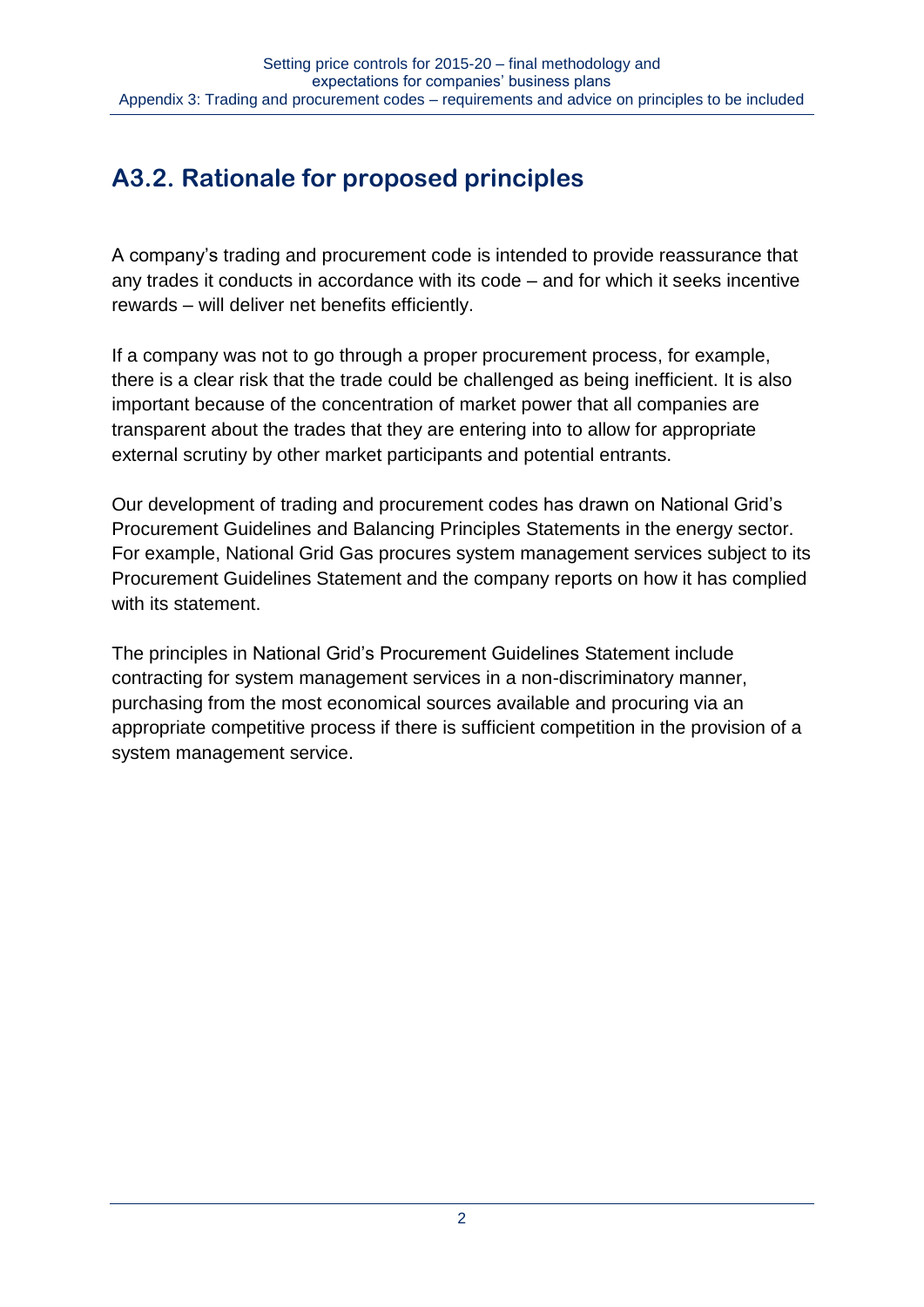# **A3.3. Relationship to the Water Bill**

The Water Bill proposes that Ofwat may issue one or more codes in respect of bulk supply agreements. Should we choose to issue one or more bulk supply codes, if and when the relevant part of the Bill became law, we would ensure consistency between the trading and procurement codes required for the water trading incentives and these new arrangements.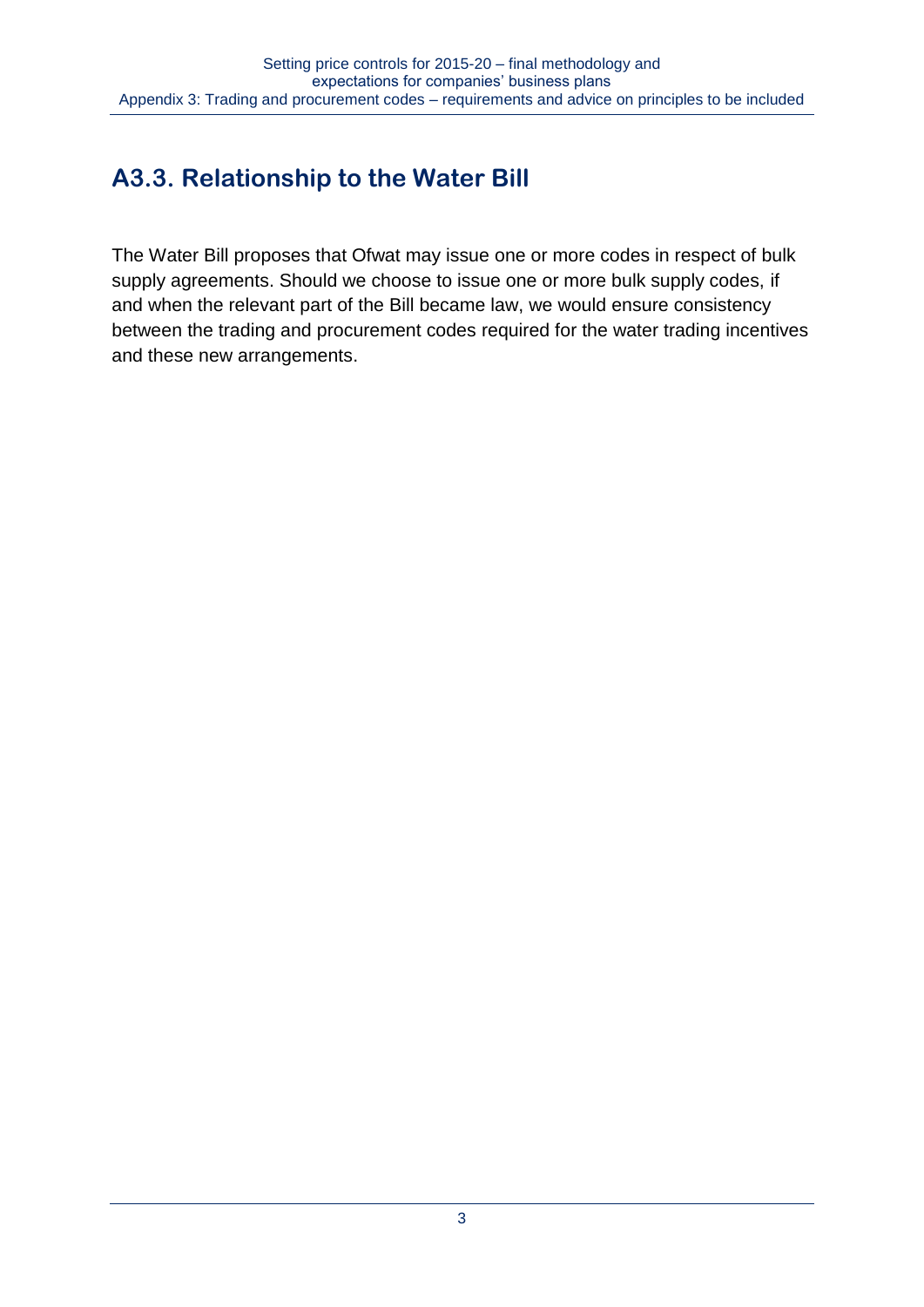# **A3.4. The standard points to be addressed in a trading and procurement code**

Trading and procurement codes for importers and exporters will need to address different issues. If a company is both an importer and an exporter its code would need to address all relevant issues.

## **A3.4.1. Requirements**

The trading and procurement code should include the following mandatory requirements for an export or import to qualify for an incentive payment.

## **The trade must be agreed in July 2013 or later**

Exports and imports agreed before the methodology statement was published in July 2013 will not be eligible for the new incentives, but those agreed in July 2013 or later will be eligible. By 'agreed', we mean that the parties have signed a contract in relation to a water trading arrangement.

## **The trade must be operating between April 2015 and March 2020**

The import or export must be operating in practice and generating revenues during the next price control period: 1 April 2015 to 31 March 2020. The export incentive will not reward revenues accrued before 1 April 2015. The import incentive applies to expenditure during the price control period only. The treatment of water trading arrangements which begin operating after 1 April 2020 will be determined at the 2019 price review.

## **Trades to be between unrelated parties**

To be consistent with trading and procurement codes then trading must be between unrelated parties. This is because barriers to water trading appear to be between unrelated entities, not within the same group of companies.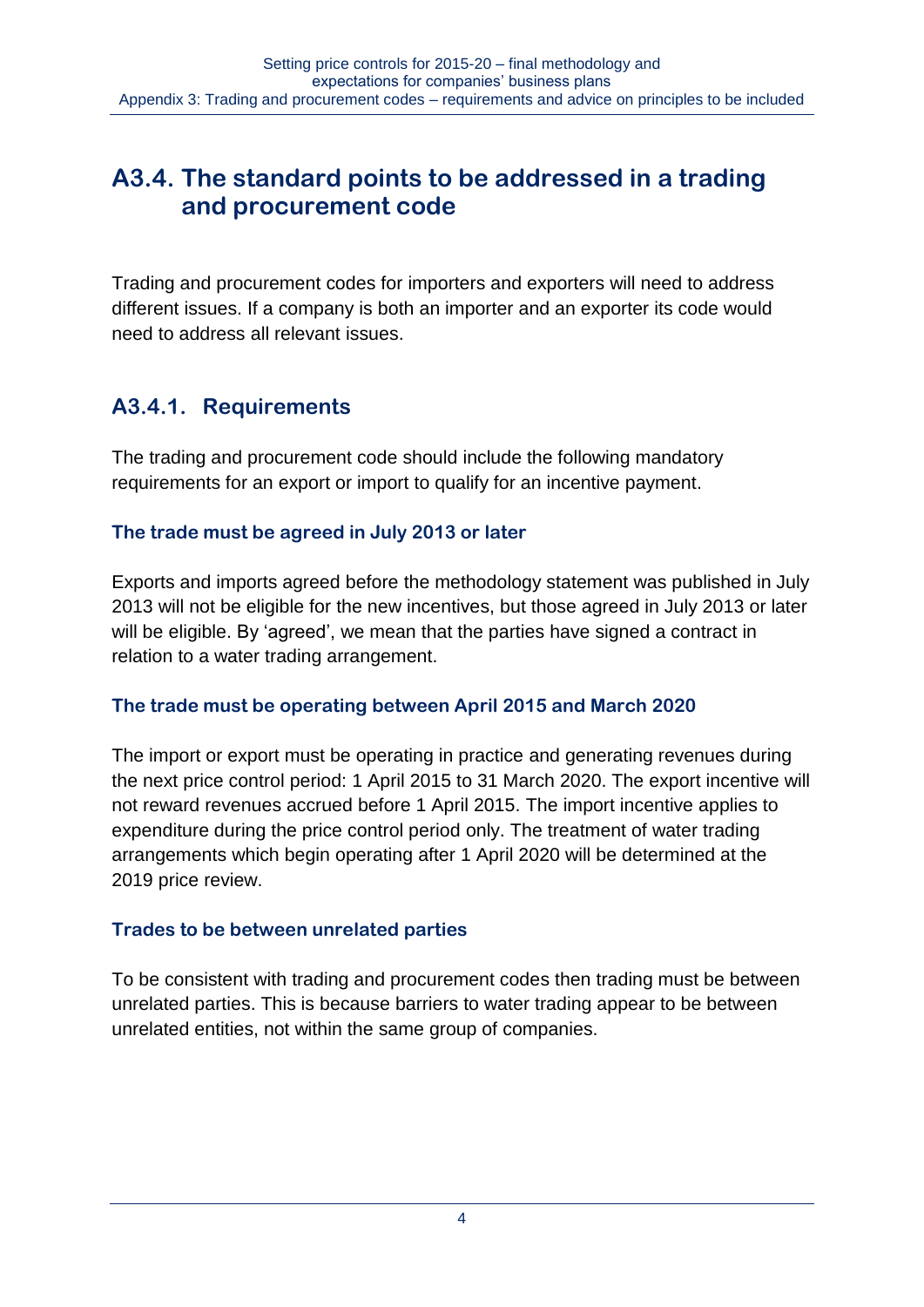## **A3.4.2. Advice on general principles to be included in trading and procurement codes**

It is up to water companies to determine how their trading and procurement codes should best encompass the following principles, and whether they should cover any further principles or issues.

Nothing in trading and procurement codes will preclude any obligations that companies have under competition law.

#### **Non-discriminatory procurement by importers**

The trading and procurement code should provide reassurance to all actual and potential suppliers of bulk water that the procurement of third party supplies of water by the importer will be carried on a non-discriminatory basis.

#### **Economic purchasing by importers**

The trading and procurement code should provide reassurance that in contracting for the provision of water resources the importer will purchase from the most economical sources available, having regard to the quality, quantity and other relevant aspects.

## **Use of competitive processes by importers**

The trading and procurement code should provide reassurance that where appropriate an importer will seek to secure water supplies through an appropriate competitive process.

## **Contract lengths**

The trading and procurement code should provide reassurance that fixed length contract durations will be reasonable.

## **Transparency**

The trading and procurement code should explain how the company will ensure effective provision of information to demonstrate compliance with the provisions of the Code, including appropriate arrangements for audit of compliance with the Code, availability of information including results of audit to Ofwat, and availability of appropriate information to market participants and other interested parties (without compromising the commercial position of any contracting party).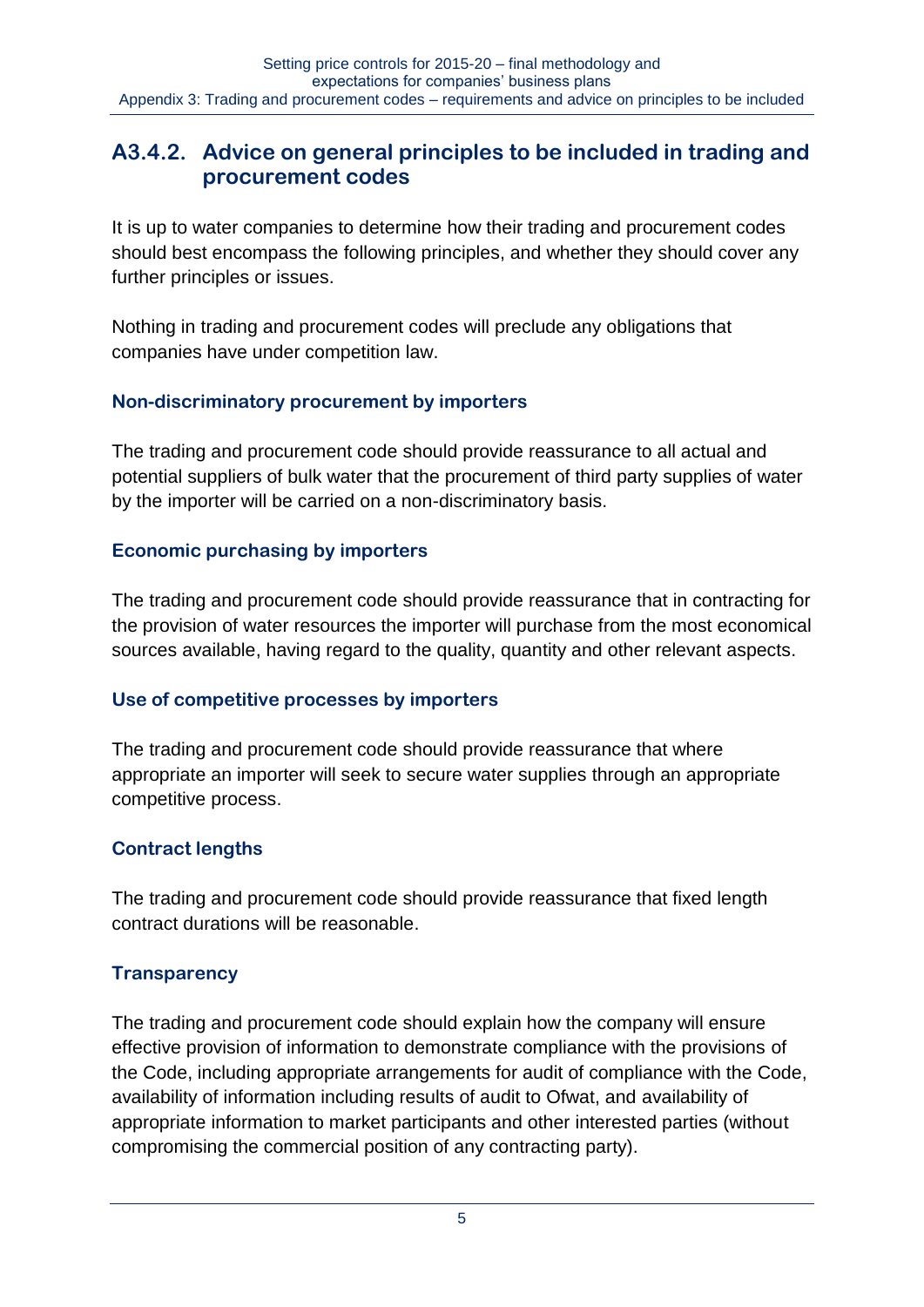#### **Water resources management plans (importers and exporters)**

The trading and procurement code should explain and justify any significant differences between the company's approach to agreeing water trading arrangements and the process for selecting options under its [water resources](http://www.environment-agency.gov.uk/business/sectors/32399.aspx)  [management planning](http://www.environment-agency.gov.uk/business/sectors/32399.aspx) guidance.

#### **Rational flows (importers and exporters)**

The trading and procurement code should explain and illustrate the processes that the company has for ensuring that any trades will involve economically and environmentally rational flows. The Code should explain how the company will ensure protection of environmentally-sensitive abstraction sites.

#### **No artificial ending of trades (importers and exporters)**

The trading and procurement code should provide reassurance that there has been no artificial ending and restarting of trades to take advantage of changes in incentive arrangements.

#### **Correct assessment of costs (exporters)**

The trading and procurement code should provide reassurance that the costs of the export arrangement have been accurately estimated and will be fully recovered from the export agreement.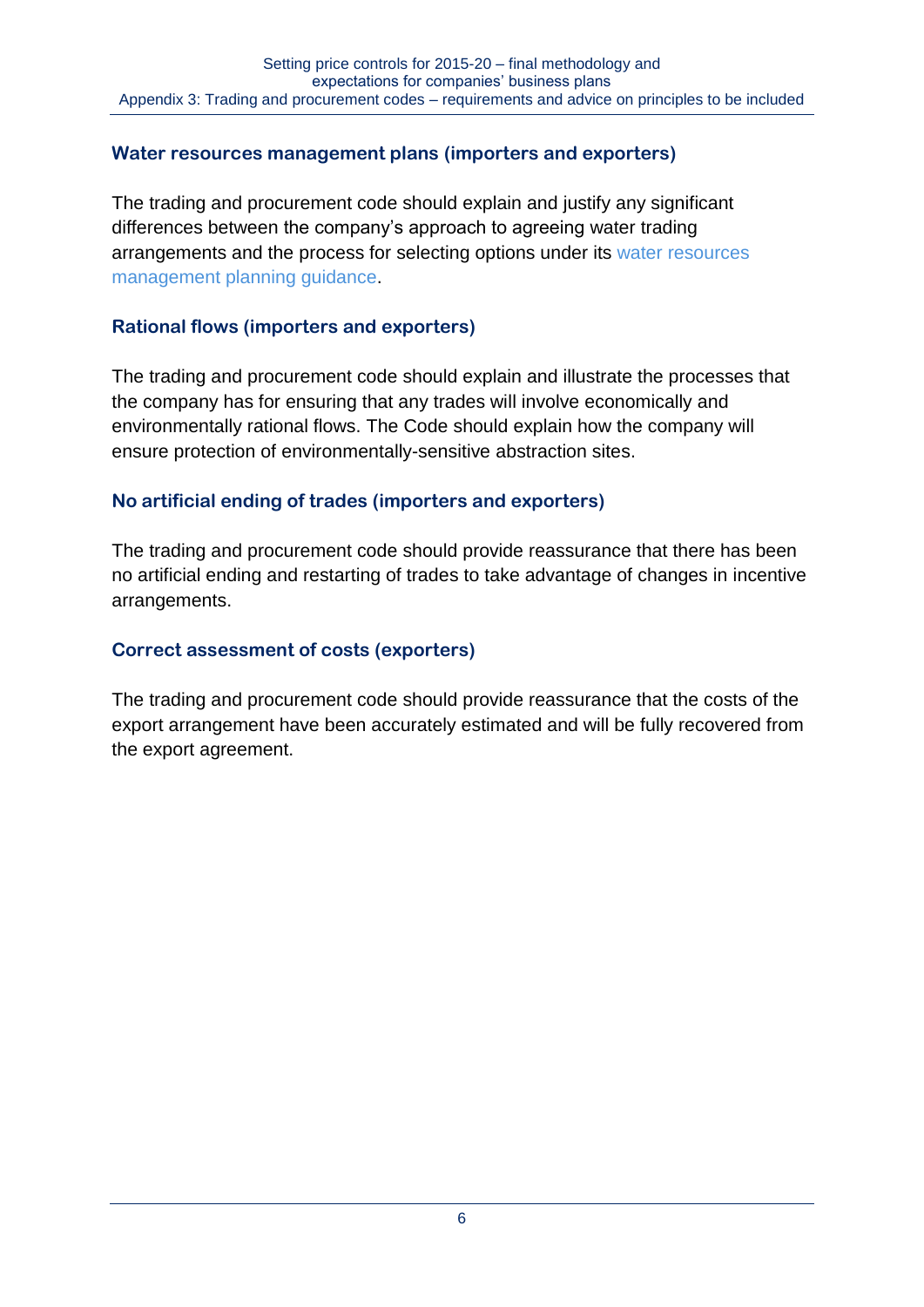# **A3.5. Approval process and incentive payments**

The approval process for trading and procurement codes is summarised below.

- a. Companies to provide draft codes to Ofwat.
- b. Ofwat to publish draft codes on its website and allow six weeks for comments.
- c. Ofwat to approve the code or provide reasons for not approving within a further six weeks.
- d. Ofwat may conduct an annual review of approved codes and provide further guidance to companies by the end of June each year.
- e. Companies would have six weeks to make changes and resubmit the resulting draft code to Ofwat for approval.

If a water company wants to claim an export and (or) import incentive it must be operating consistently with and be able to demonstrate compliance with an approved trading and procurement code. Adjustments to price control revenue to take appropriate account of water trading incentives will be made at the 2019 price control review.